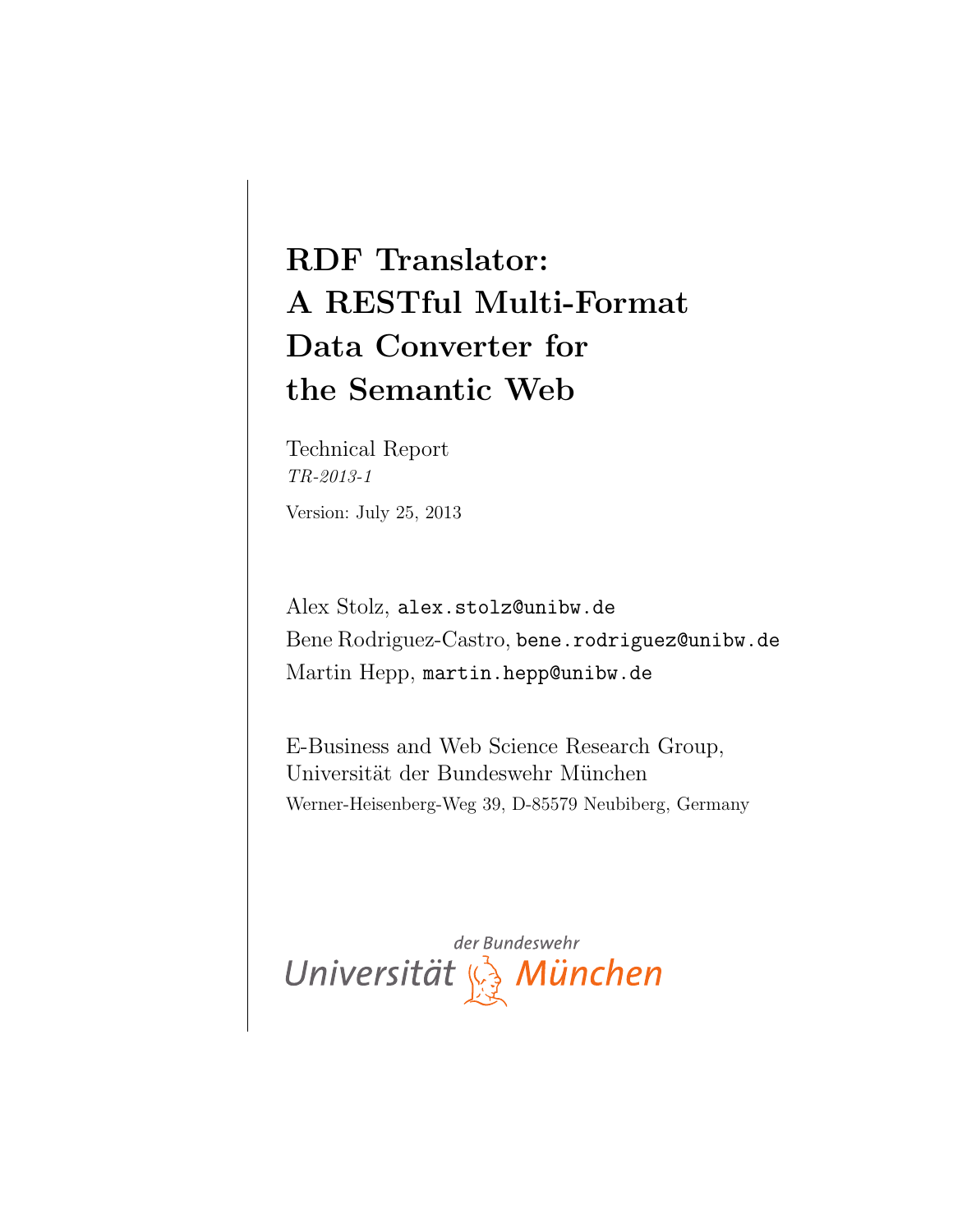# RDF Translator: A RESTful Multi-Format Data Converter for the Semantic Web

Alex Stolz, Bene Rodriguez-Castro, and Martin Hepp

E-Business and Web Science Research Group, Universität der Bundeswehr München Werner-Heisenberg-Weg 39, D-85579 Neubiberg, Germany {alex.stolz,bene.rodriguez,martin.hepp}@unibw.de

Abstract. The interdisciplinary nature of the Semantic Web and the many projects put forward by the community led to a large number of widely accepted serialization formats for RDF. Most of these RDF syntaxes have been developed out of a necessity to serve specific purposes better than existing ones, e.g. RDFa was proposed as an extension to HTML for embedding non-intrusive RDF statements in human-readable documents. Nonetheless, the RDF serialization formats are generally transducible among themselves given that they are commonly based on the RDF model. In this paper, we present (1) a RESTful Web service based on the HTTP protocol that translates between different serializations. In addition to its core functionality, our proposed solution provides (2) features to accommodate frequent needs of Semantic Web developers, namely a straightforward user interface with copy-to-clipboard functionality, syntax highlighting, persistent URI links for easy sharing, cool URI patterns, and content negotiation using respective HTTP headers. We demonstrate the benefit of our converter by presenting two use cases.

# 1 Introduction

In the last five years, Semantic Web developers were confronted with an increasing number of alternative syntaxes for publishing RDF content on the Web. While Uniform Resource Identifiers (URIs) and the Resource Description Framework (RDF) data model [\[8\]](#page-15-0) could be established as de-facto components of the Semantic Web, over time there have emerged a number of competing RDF serialization formats (also syntaxes, data formats). While in the early days of the Semantic Web there only existed XML as the standard serialization format for RDF (as depicted in the Semantic Web stack<sup>[1](#page-1-0)</sup>), the most prominent syntaxes for RDF nowadays are RDF/XML, N-Triples, Notation 3 (N3) that embraces Turtle and N-Triples, RDF in attributes (RDFa), and JSON. RDFa is currently the most found syntax on the Web for publishing semantic content in Web pages [\[9,](#page-15-1)[10\]](#page-15-2). Microdata constitutes an alternative syntax for embedding structured data in HTML, promoted by search engine operators like Google, Microsoft, Yandex and Yahoo! in the context of  $schema.org^2$  $schema.org^2$ , a Web vocabulary aimed

<span id="page-1-0"></span><sup>1</sup> http://www.w3.[org/2000/Talks/1206-xml2k-tbl/slide10-0](http://www.w3.org/2000/Talks/1206-xml2k-tbl/slide10-0.html).html

<span id="page-1-1"></span> $<sup>2</sup>$  [http://schema](http://schema.org/).org/</sup>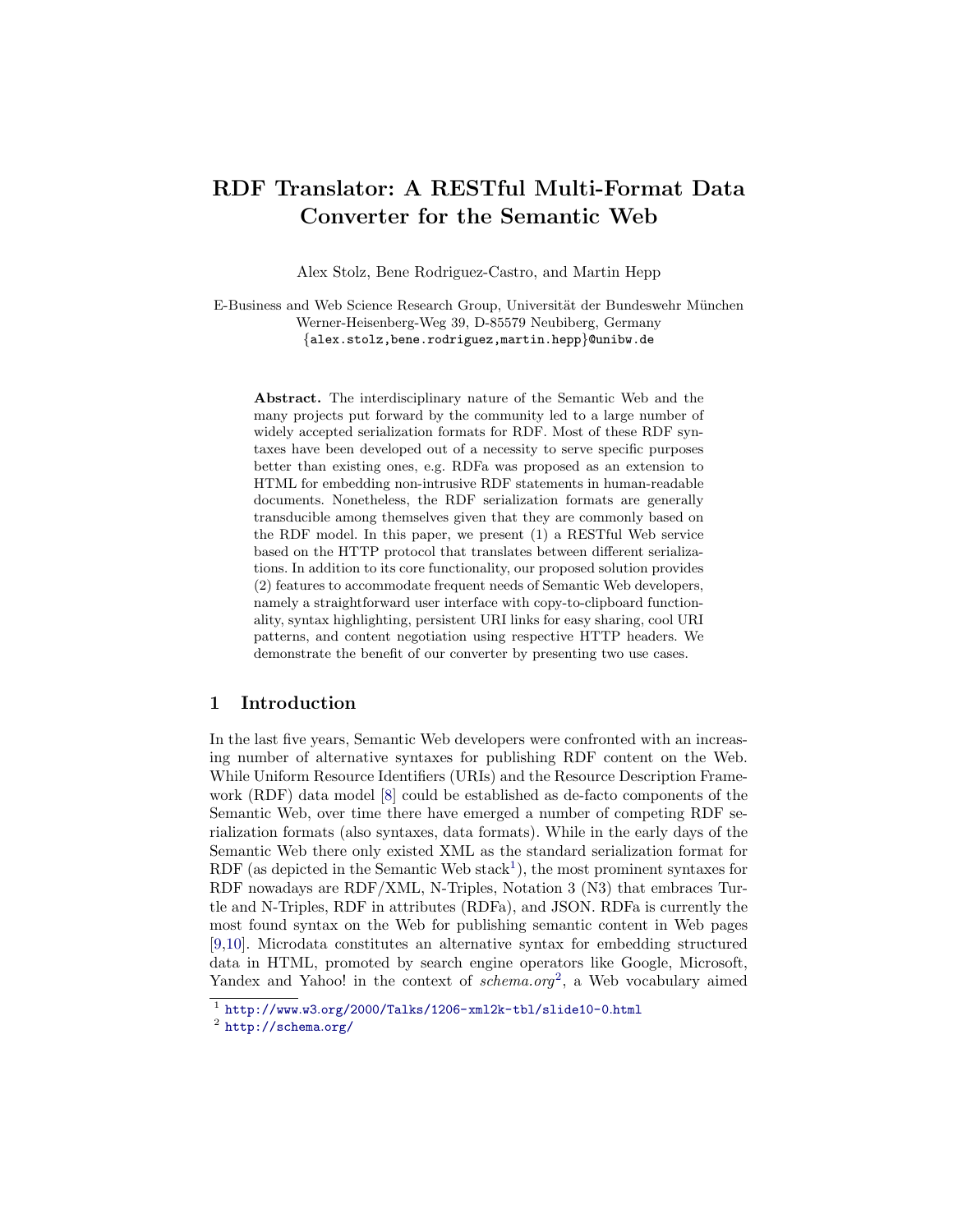to be commonly understood by all search engines. The Microdata format was initially designed under the umbrella of the Web Hypertext Application Technology Working Group (WHATWG[3](#page-2-0) ) and later blended with work at W3C. Unlike RDFa, it relies on a frame-based data structure (representing information as a tree) with nested groups of name-value pairs ("items", setting the context) [\[6\]](#page-15-3) and thus it is not fully compatible with the more flexible graph-based RDF data model. To give an example, in Microdata it is still not possible to express datatype information like in RDFa. In a blog post in 2011 [\[12\]](#page-15-4), Manu Sporny summarized the key differences and commonalities between RDFa and Microdata (and Microformats). However, there are ongoing efforts to make Microdata and RDFa compatible with each other, carried on by the technical architecture group (TAG) at W3C. At the time of writing this paper, large parts of Microdata could already be translated seamlessly into RDF syntaxes, and vice versa.

Semantic Web developers may choose between alternative serialization formats based on personal taste or intended purpose. While RDF/XML usage traces back to the beginnings of RDF and is, similar to N-Triples, preferably used in projects with information exchange between systems and/or where large datasets are handled, RDFa and JSON (or JSON-LD) are designed for embedding RDF in HTML markup and for easing the consumption of RDF by Web applications, respectively. Turtle and Notation 3 [\[2\]](#page-15-5) represent abbreviated syntaxes appropriate for human readability by extending N-Triples with support for compact URIs and adding syntactical sugar to shorten the fairly verbose N-Triples syntax.

It is no surprise that the above-mentioned wealth of syntaxes for the Semantic Web can pose serious limitations on interoperability between tools and at the same moment be burdensome for Semantic Web developers that have to deal with various syntactical variants. A Semantic Web developer not acquainted with RDFa, for example, may not wish to be confronted with RDF embedded in HTML using RDFa. He would rather like to read RDF data in his preferred syntax. Similarly, a JavaScript library that a Web site relies on might not support parsing RDFa from other Web pages, albeit being capable of processing JSON-LD.

Obviously, there is much value in translating between those different serialization formats. What is missing is a comprehensive online converter that can fulfill this task, and at the same time permits:

- developers to quickly test and check annotations that are encoded in less convenient formats (e.g. RDFa in HTML translated to N3),
- developers to first model in a human-friendlier format and afterwards convert to the target format (e.g. modeling in N3 and publication as RDF/XML),
- applications to better interoperate among each other.

In this paper, we present a Web service to convert between the most prominent serialization formats available on the Web. The service takes advantage of a REST-style architecture, thus being scalable, stateless and supporting HTTP GET and HTTP POST methods for translating documents or textual input.

<span id="page-2-0"></span><sup>3</sup> [http://www](http://www.whatwg.org/).whatwg.org/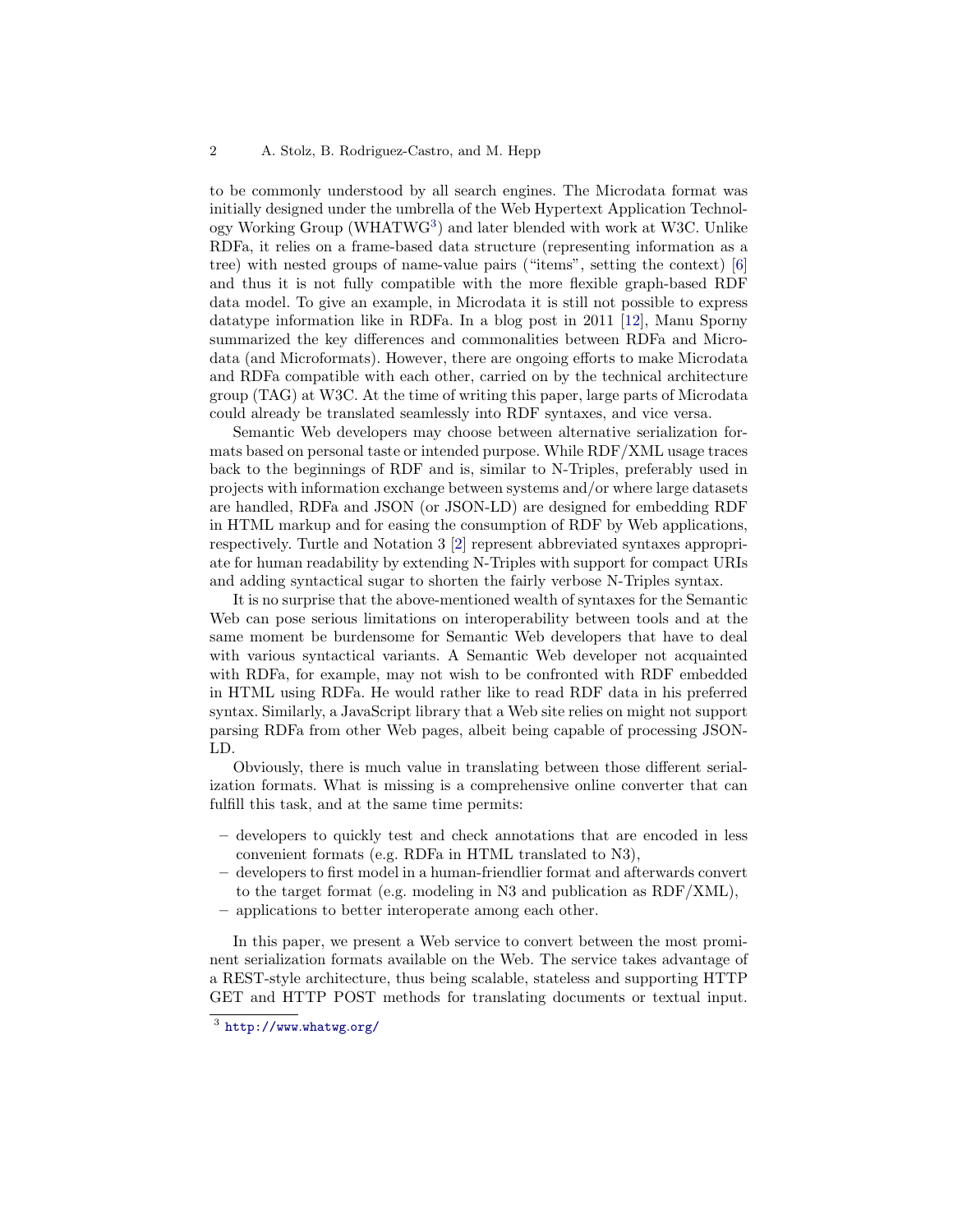Our main motivation to develop this tool was the lack of free online services that provide quick and hassle-free conversions between the most important syntaxes for the Semantic Web. There exist such services, however, either they are not comprehensive enough by providing only conversions between a syntax pair, or their architecture is not fully REST-compliant, i.e. they may lack suitable identifiers for representing resources, not allow for content negotiation initiated by the client, or similar. Moreover, they are often technically inspired and miss out the human aspect of the development process, such as supporting syntax highlighting for better readability. Also, since so far there exist no comprehensive, RDFLib-based conversion services, this is the only service suitable for developers that consider to rely their applications on RDFLib and want to have a sandboxed playground for testing purposes.

The main contributions of our approach are summarized as follows: (1) We comprise two-way conversions for seven popular structured data formats (including Microdata) which should meet most developers' needs; (2) we provide a user-friendly conversion service, that lowers the barriers because being available online for free and including useful design choices like keyboard shortcuts, easy copy-and-paste functionality, etc.; (3) our converter will also report syntax errors and is thus appropriate for quick syntax validation; and finally, (4) due to the REST API and HTTP content negotiation, heterogeneous sources that rely on different data formats can be integrated effortlessly.

The rest of the paper is structured as follows: Section [2](#page-3-0) summarizes existing tools for converting between RDF formats on the Semantic Web; in Section [3,](#page-5-0) we introduce our conversion Web service, and in Section [4](#page-12-0) we present common use cases to highlight some of the benefits of our online converter. We finally conclude our work in Section [5.](#page-14-0)

## <span id="page-3-0"></span>2 Related Tools

There exist a number of online tools for the conversion between serialization formats for RDF. Some of these tools have their origins in offline converters that are made available online as Web services, while others are pure Web services to offer conversions between various Web data formats. Some of the available Web services are limited to transformations between specific syntaxes. Consequently, we will only be able to report the most popular ones of this kind.

 $\text{Any} 23^4$  $\text{Any} 23^4$  ("Anything to Triples") is a framework that was initially proposed as a powerful Java library and command-line tool for parsing and serializing a variety of Web document formats, used by the Sindice Semantic Web search engine. Soon it was also featured as a public REST-style Web service<sup>[5](#page-3-2)</sup> with form-based submission mode, support for cool URIs, GET and POST requests, content negotiation, and advanced error reporting with proper HTTP status codes. Triplr<sup>[6](#page-3-3)</sup> ("stuff in, triples out") was one of the earliest RDF format con-

<span id="page-3-1"></span> $^4$  [http://any23](http://any23.apache.org/).apache.org/

<span id="page-3-2"></span> $5$  [http://any23](http://any23.org/).org/

<span id="page-3-3"></span> $^6$  [http://triplr](http://triplr.org/).org/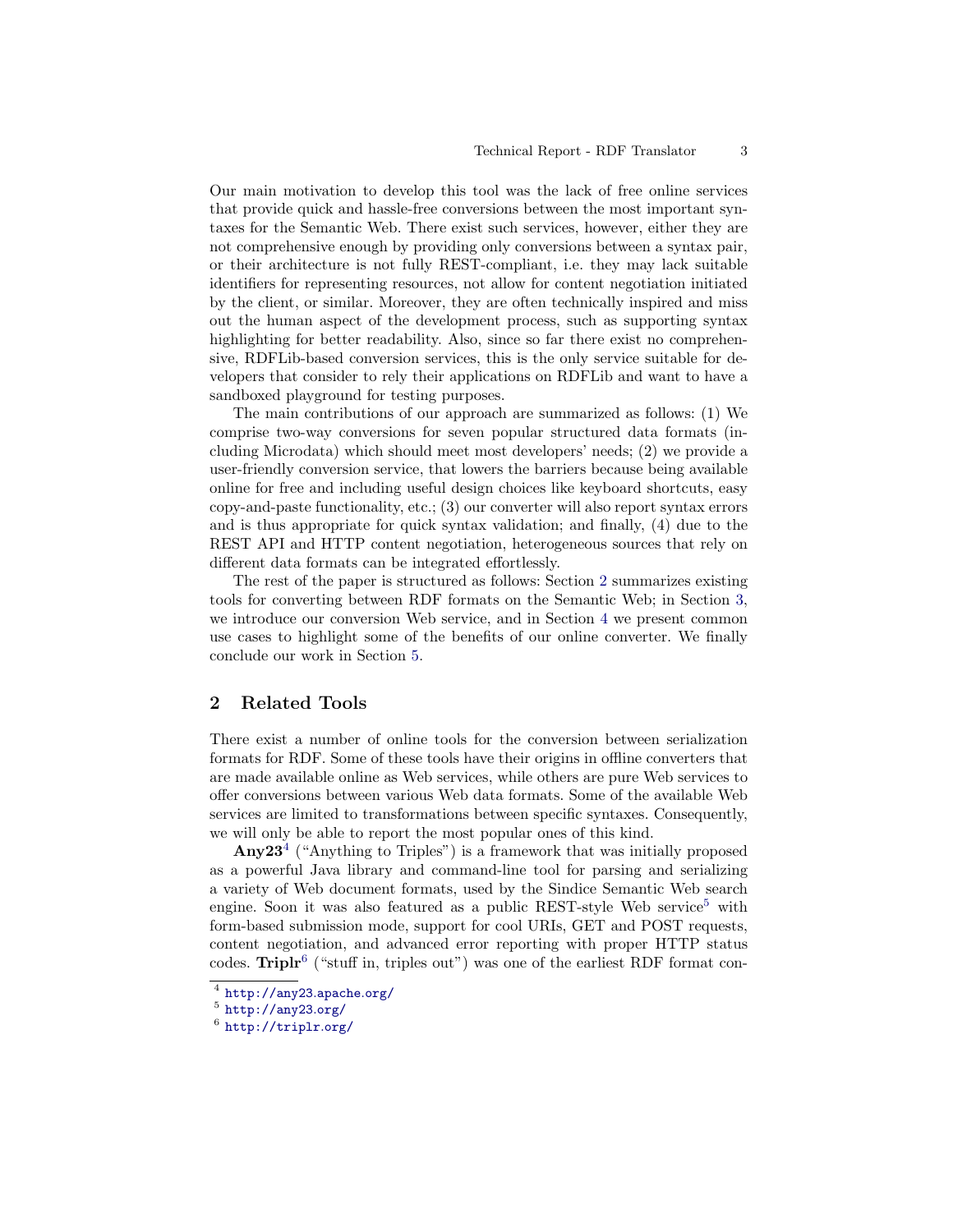verters for the Semantic Web announced in 2007. It is based on Raptor, an RDF syntax library that is part of the Redland librdf package written in C. At the time Triplr was designed, it was already capable of guessing the input format of the supplied data source, which is a very useful and much-needed functionality for online converters. Nevertheless, the service is provided as a raw REST service without any HTML-based input form fields that would support users in composing the REST URIs. **RDF Distiller**<sup>[7](#page-4-0)</sup> emerged from a similar motivation as Triplr, namely for the provision of a Ruby Gem for Semantic Web development with the Ruby programming language. It has also been deployed as a public Web service and is updated frequently as soon as new features arrive. RDF Distiller provides transformation support for a wealth of RDF syntaxes.

**Omnidator**<sup>[8](#page-4-1)</sup> ("Omnipotent Data Translator") is a pure Web service intended as a data format translator between formats containing schema.org terms into other syntaxes. Currently, it is limited to process schema.org data in CSV and Microdata. It can turn input data into JSON, RDF/XML, or Turtle.

In parallel to the tools and services presented so far, there exist Web services solely focusing on conversions between specific data formats, e.g. transforming RDFa into RDF/XML or Notation 3 (N3), but not vice versa. RDFa 1.1 Distiller and  $\text{Parser}^9$  $\text{Parser}^9$  is the official RDFa parsing service maintained by W3C that translates to RDF/XML, Turtle, N-Triples and JSON-LD. The service relies on the Python RDF package RDFLib and related libraries for parsing RDFa  $(pyRDFa)$  and for serializing to the various output formats. Besides URI and textual input it allows to upload local files with RDFa embedded in various syntaxes like HTML5, XHTML, XML, Atom, and SVG. Similar, but not as powerful services for converting RDFa to other Web formats are provided by the RDFa Online  $\text{Parser}^{10}$  $\text{Parser}^{10}$  $\text{Parser}^{10}$  and RDFa Lite 2 RDF Extractor<sup>[11](#page-4-4)</sup>. The latter is powered by node.js. A similar RDF extractor also exists for the Microdata syntax<sup>[12](#page-4-5)</sup>.

None of the Web services presented so far support the conversion from traditional RDF syntaxes to RDF embedded in Web document formats like RDFa and Microdata in HTML. First attempts to do this resulted in the proposal of the Snippet Style approach for RDFa [\[5\]](#page-15-6). In this context, an online converter termed RDF2RDFa[13](#page-4-6) was presented to turn RDF/XML content into RDFa. Later followed a Microdata variant of that service, namely  $RDF2Microdata^{14}$  $RDF2Microdata^{14}$  $RDF2Microdata^{14}$ . To the best of our knowledge, these services were the first to generate RDFa or Microdata snippets for embedding RDF content in HTML. A similar functionality is provided by the RDFa serializer plugin in the PHP ARC2 library, showcased online<sup>[15](#page-4-8)</sup> as a Web service.

<span id="page-4-1"></span><span id="page-4-0"></span><sup>7</sup> http://rdf.greggkellogg.[net/distiller](http://rdf.greggkellogg.net/distiller)

<sup>8</sup> [http://omnidator](http://omnidator.appspot.com/).appspot.com/

<span id="page-4-2"></span> $^9$  http://www.w3.[org/2012/pyRdfa/](http://www.w3.org/2012/pyRdfa/)

<span id="page-4-3"></span><sup>10</sup> [http://rdf-in-html](http://rdf-in-html.appspot.com/).appspot.com/

<span id="page-4-4"></span><sup>11</sup> http://getschema.[org/rdfaliteextractor/about](http://getschema.org/rdfaliteextractor/about)

<span id="page-4-5"></span><sup>12</sup> http://getschema.[org/microdataextractor/about](http://getschema.org/microdataextractor/about)

<span id="page-4-6"></span><sup>13</sup> http://www.ebusiness-unibw.[org/tools/rdf2rdfa/](http://www.ebusiness-unibw.org/tools/rdf2rdfa/)

<span id="page-4-7"></span><sup>14</sup> http://www.ebusiness-unibw.[org/tools/rdf2microdata/](http://www.ebusiness-unibw.org/tools/rdf2microdata/)

<span id="page-4-8"></span><sup>15</sup> http://zazi.smiy.[org/rdfaparser](http://zazi.smiy.org/rdfaparser.html).html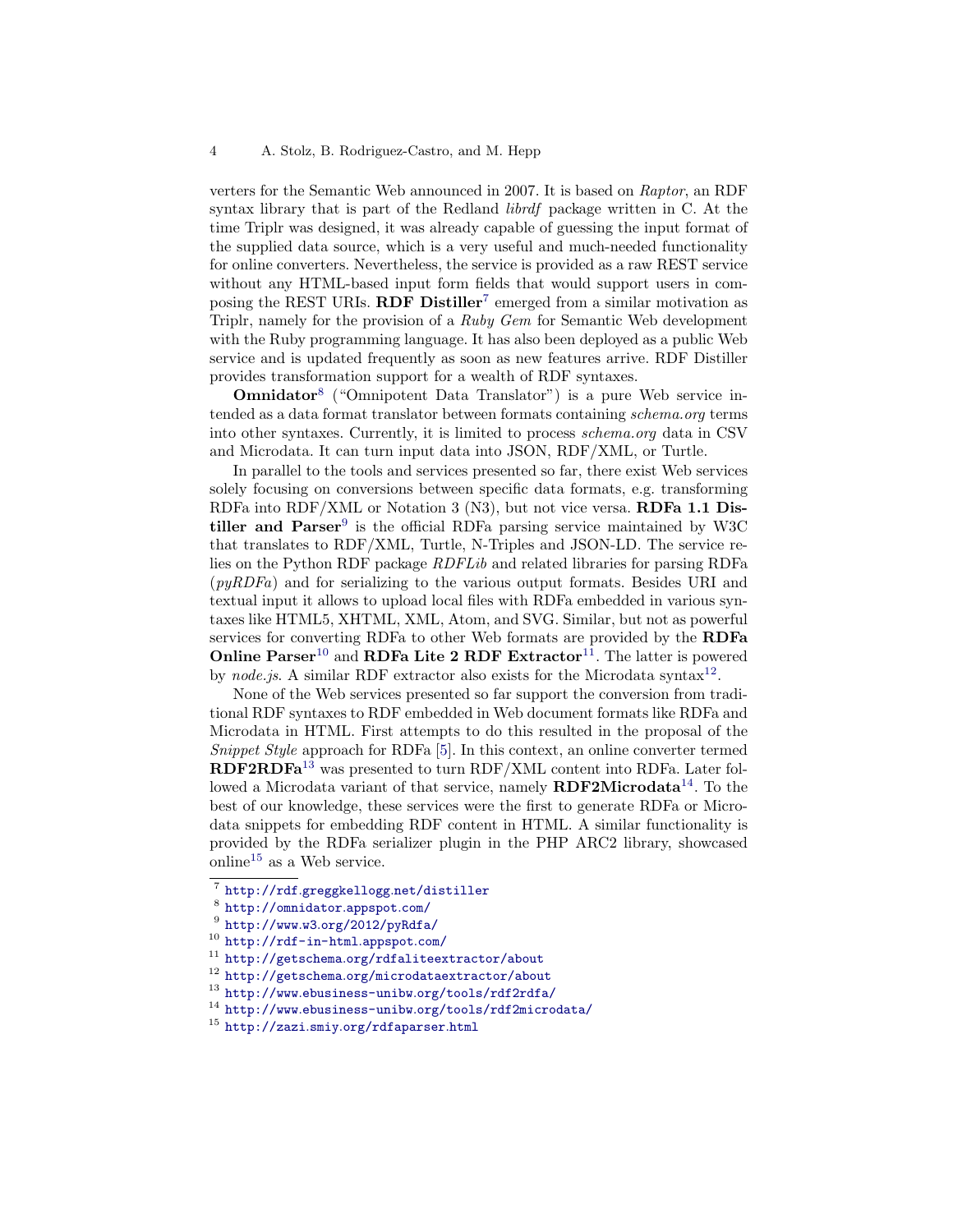

<span id="page-5-4"></span>Fig. 1. Service architecture of RDF Translator

A powerful, yet outdated and apparently shutdown service was **Talis Morph**<sup>[16](#page-5-1)</sup> that was able to transform between different Semantic Web formats. Furthermore, there are some RDF validators that provide in addition to their core functionality, i.e. the validation, also conversion functionality.  $\mathbf{r} \mathbf{d} \mathbf{f} : \mathbf{a} \mathbf{b} \mathbf{o} \mathbf{u} \mathbf{t}^{17}$  $\mathbf{r} \mathbf{d} \mathbf{f} : \mathbf{a} \mathbf{b} \mathbf{o} \mathbf{u} \mathbf{t}^{17}$  $\mathbf{r} \mathbf{d} \mathbf{f} : \mathbf{a} \mathbf{b} \mathbf{o} \mathbf{u} \mathbf{t}^{17}$ , for example, is providing an input text area to convert between RDF/XML and Notation 3 (including Turtle and N-Triples).

# <span id="page-5-0"></span>3 RDF Translator

In this section, we present  $RDF$  Translator<sup>[18](#page-5-3)</sup>, a Web service for bidirectionally converting between various RDF data formats, namely RDFa, Microdata, RDF/XML, Notation 3, N-Triples, RDF/JSON, and JSON-LD. Unlike most of the tools presented in Section [2,](#page-3-0) our online converter is a comprehensive and convenient Web service with having Semantic Web developers in mind.

Subsequently we outline the service architecture, followed by the description of the user interface and what features there are to ensure the developerfriendliness of our Web service. This is afterwards complemented by the specification of the underlying REST API and the related compliance with best practices in Web technology design, i.e. cool URIs, content negotiation, and CORS support. We further address how we solved prefix resolution for better readability of the resulting output.

#### 3.1 Service Architecture

Fig. [1](#page-5-4) depicts the architecture of RDF Translator. At the core of the Web service is a powerful REST API that handles all incoming requests, be it direct

<span id="page-5-1"></span><sup>16</sup> http://www.w3.[org/2001/sw/wiki/Morph](http://www.w3.org/2001/sw/wiki/Morph)

<span id="page-5-2"></span><sup>17</sup> http://rdfabout.[com/demo/validator/](http://rdfabout.com/demo/validator/)

<span id="page-5-3"></span><sup>18</sup> [http://rdf-translator](http://rdf-translator.appspot.com/).appspot.com/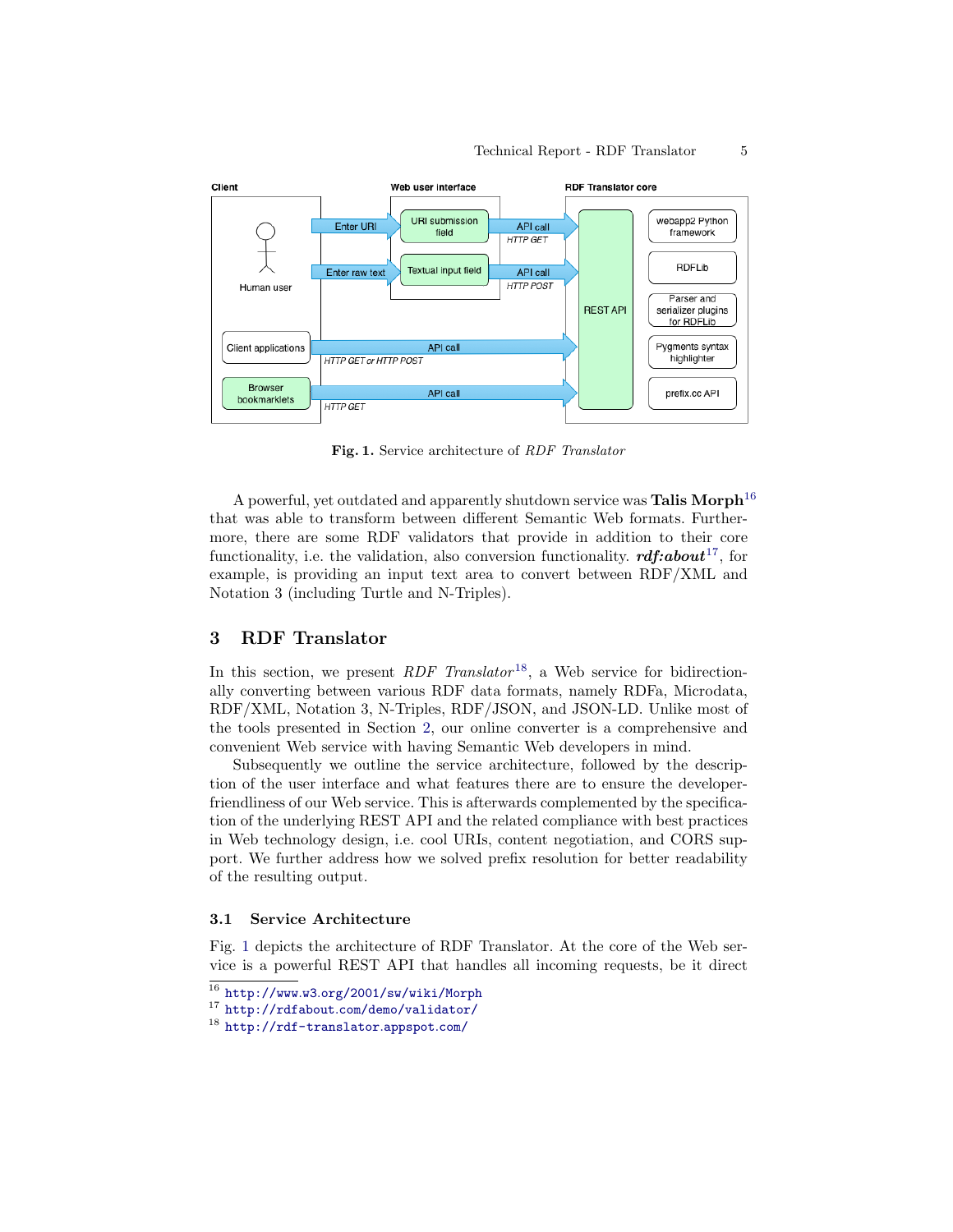requests from HTTP-capable client applications, browser bookmarklets, or indirect requests via the Web user interface. The REST API supports both HTTP GET and HTTP POST request methods, whereby the latter is more suitable than the former for submitting raw data to be converted by the service. For human users the Web service offers an intuitive Web user interface, which provides two options, namely the provision of a Web resource URI which contents are to be converted, or raw textual input to be translated into a target format. More details about the Web user interface follow in Section [3.2.](#page-6-0)

The converter is implemented as a Google AppEngine Web service (based on the webapp2 Python framework) and can thus scale up to many parallel requests given that Google allows for paid plans with quite flexible resource allocation. The service takes advantage of the RDFLib library<sup>[19](#page-6-1)</sup> for parsing, manipulating and serializing RDF graphs. With respect to covering the full conversion cycle, RDFLib in its current version is missing serializers for RDFa and Microdata. Initially we tried to fill this gap by using RDF2RDFa and RDF2Microdata (see Section [2\)](#page-3-0), however, their outputs are unsatisfying because maintenance of these services has stopped long time ago, so we decided to provide two custom plugins compatible with RDFLib that we made publicly available online<sup>[20](#page-6-2)</sup>. The full source code of the Web service has been published as a Bitbucket repository<sup>[21](#page-6-3)</sup>. It is licensed under a LGPL license and people are invited to run their own service instances on Google AppEngine.

#### <span id="page-6-0"></span>3.2 Web User Interface

The user interface was developed with user-friendliness in mind, thus kept clean and straightforward. Fig. [2](#page-7-0) illustrates a screenshot of the Web front end of the Web service, sketching the input box, the syntax-highlighted output and the copy-to-clipboard button to ease copy-and-paste. It further can be seen that the input box consists of tabs, one for the URI submission (default option) and the other one for the textual input. In the given screenshot the URI tab is activated, thus showing a URI input field along with the submit button and selectors for the input and output formats. The data formats currently supported by the Web service are:

- RDFa,
- Microdata,
- RDF/XML (standard syntax, plus a more concise XML syntax, i.e. replacing rdf:Description nodes by typed nodes),
- N3,
- N-Triples,
- RDF-JSON (standard syntax, plus a more concise JSON syntax, i.e. using namespace prefixes instead of full URIs), and

<span id="page-6-1"></span> $\overline{19}$  [http://www](http://www.rdflib.net/).rdflib.net/

<span id="page-6-2"></span> $^{20}$  https://github.[com/alexstolz/rdflib-rdfa-serializer](https://github.com/alexstolz/rdflib-rdfa-serializer) and [https://github](https://github.com/alexstolz/rdflib-microdata-serializer).c [om/alexstolz/rdflib-microdata-serializer](https://github.com/alexstolz/rdflib-microdata-serializer)

<span id="page-6-3"></span> $^{21}$ https://bitbucket.[org/alexstolz/rdf-translator](https://bitbucket.org/alexstolz/rdf-translator)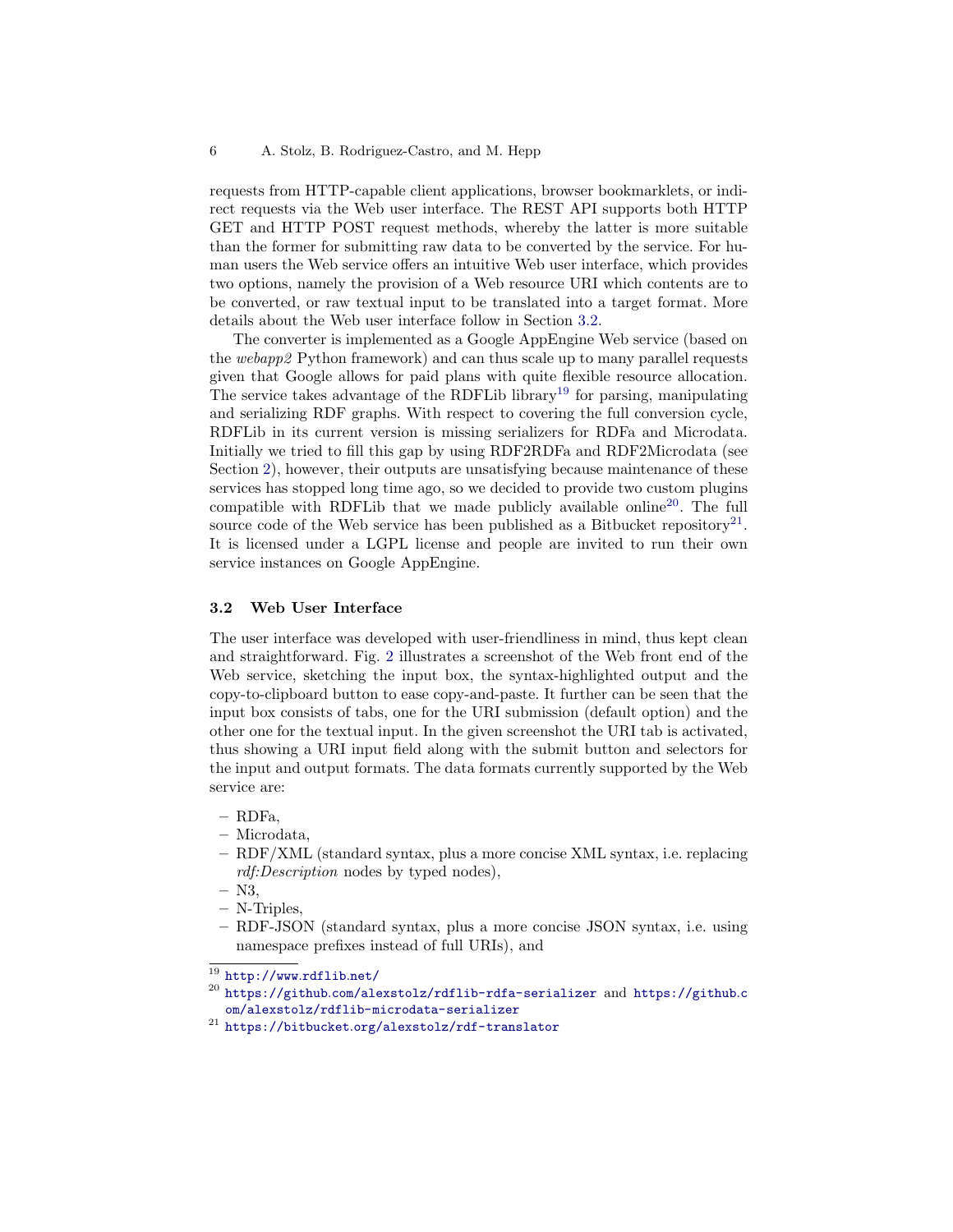

<span id="page-7-0"></span>Fig. 2. Screenshot of the RDF Translator service

#### – JSON-LD.

Furthermore, the input format can be determined automatically by means of content negotiation, under the premise that the correct media type was supplied. Otherwise, the automatic detection of the document format fails with an error message.

The Web front end consists of a HTML5 document with JavaScript (JQuery) for user interaction, asynchronous communication, and manipulation of the document tree.

URI Submission. The main element for the URI submission is the input text field for entering the URI. As long as there is input missing or the supplied URI is invalid, the URI input field remains red-shaded. This is a feature supported by HTML5 which attracts attention of the user to prevent him from submitting incorrect data. However, for simple HTTP addresses the http:// -prefix need not be explicitly supplied with the URI. According to this, it is possible to shorten [http://www](http://www.example.com).example.com with www.[example](www.example.com).com, but not [https://www](https://www.example.com).example .[com](https://www.example.com). For helping the user to get started with the Web service, the URI input field is pre-filled with a Web page URI that contains semantic descriptions.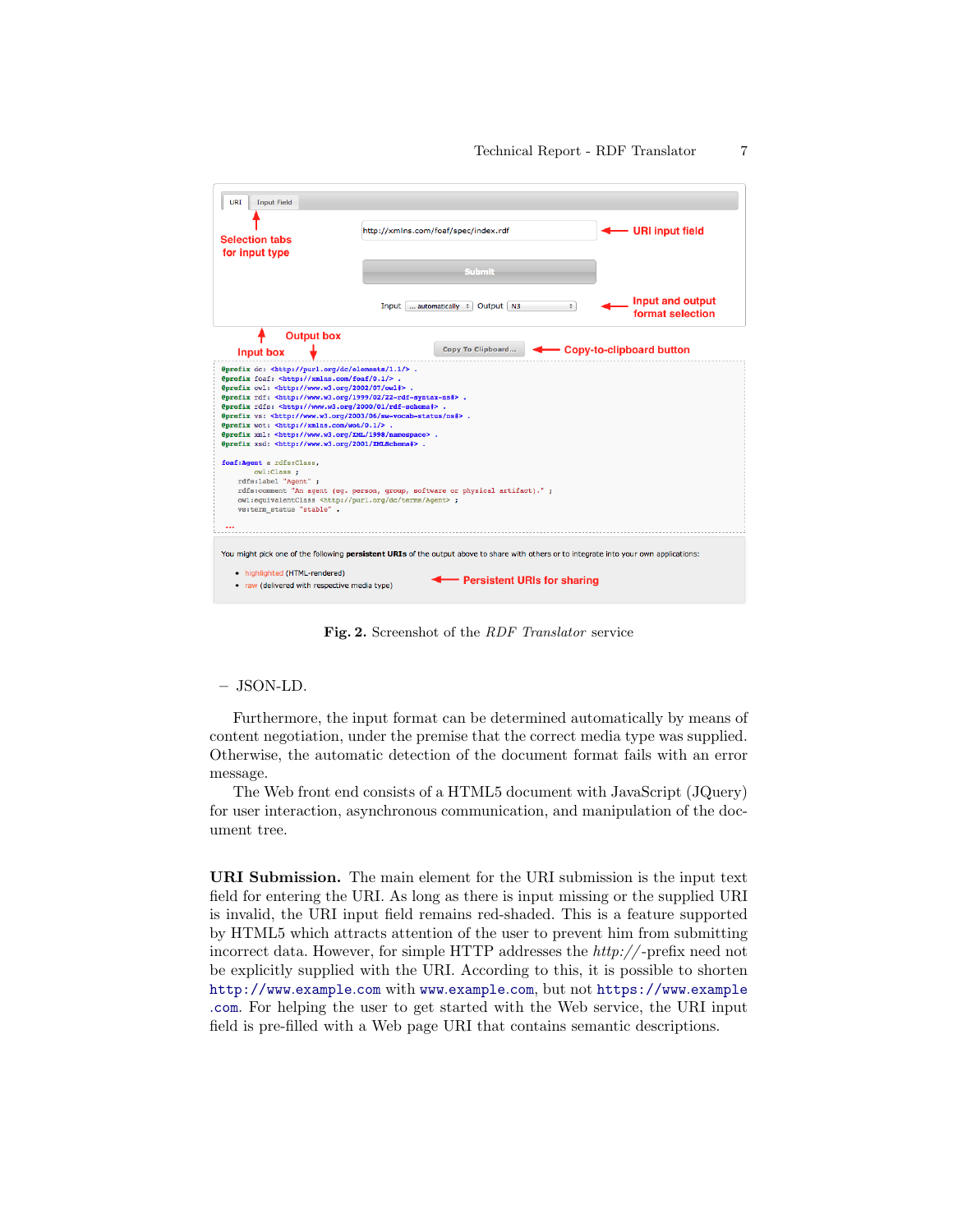#### 8 A. Stolz, B. Rodriguez-Castro, and M. Hepp

The Web service provides key shortcuts for faster form submissions. If the page focus is in the URI input field or in the input or output selectors, a simple keystroke (pressing the return-key) suffices to trigger the conversion process. So there is actually no need to press the *Submit*-button, which may help speed up repetitive tasks like the tedious task of translating a moderate list of URIs into other formats.

For sharing results with other people the Web service returns persistent URIs together with the conversion output. Unlike as for the textual input mode, for URI submissions there appears an additional grey box below the converter output. It contains two persistent links for easy sharing with other developers, namely one link that refers to the syntax-highlighted version of the output for sharing between humans, and a second link that points to the raw output format with the proper media type supplied, hence being suitable for integration with other Web applications.

Textual Input. The textual input allows developers to enter raw input data into a text area. Since users submit plain data, the automatic format detection does not work for this type of transformation unless the format is guessed by chance. In other words, content negotiation fails because there is no metadata available as when calling a URI that returns HTTP response headers with content type declarations supplied.

Developers are again actively supported by being offered working examples for every type of serialization format to become acquainted more easily with the Web service.

Syntax Highlighting. Syntax highlighting is a visual means that most developers using advanced text editors to write and read code are familiar with. Similar to programming languages, also the different syntax variants for RDF can be made better readable for humans by highlighting terms according to grammar and keywords. Our Web service applies syntax highlighting to the output of the translated contents in the Web interface or, if requested explicitly, using the REST API.

The Web service accomplishes syntax highlighting by virtue of the sophisticated *Pygments*<sup>[22](#page-8-0)</sup> library for Python. *Pygments* supports all required syntaxes, i.e. RDFa and Microdata using the HTML formatter; RDF/XML taking advantage of the XML formatter; RDF/JSON and JSON-LD by use of the JSON lexer; and N3 and N-Triples by means of a custom-built Notation 3 lexer.

Bookmarklets. For developers that do not prefer to visit the Web service every time they find an interesting Web resource with embedded RDFa or Microdata, bookmarklets are a convenient means for quickly extracting the contained structured markup of any Web page and presenting it in the developer's preferred

<span id="page-8-0"></span> $22$  [http://pygments](http://pygments.org/).org/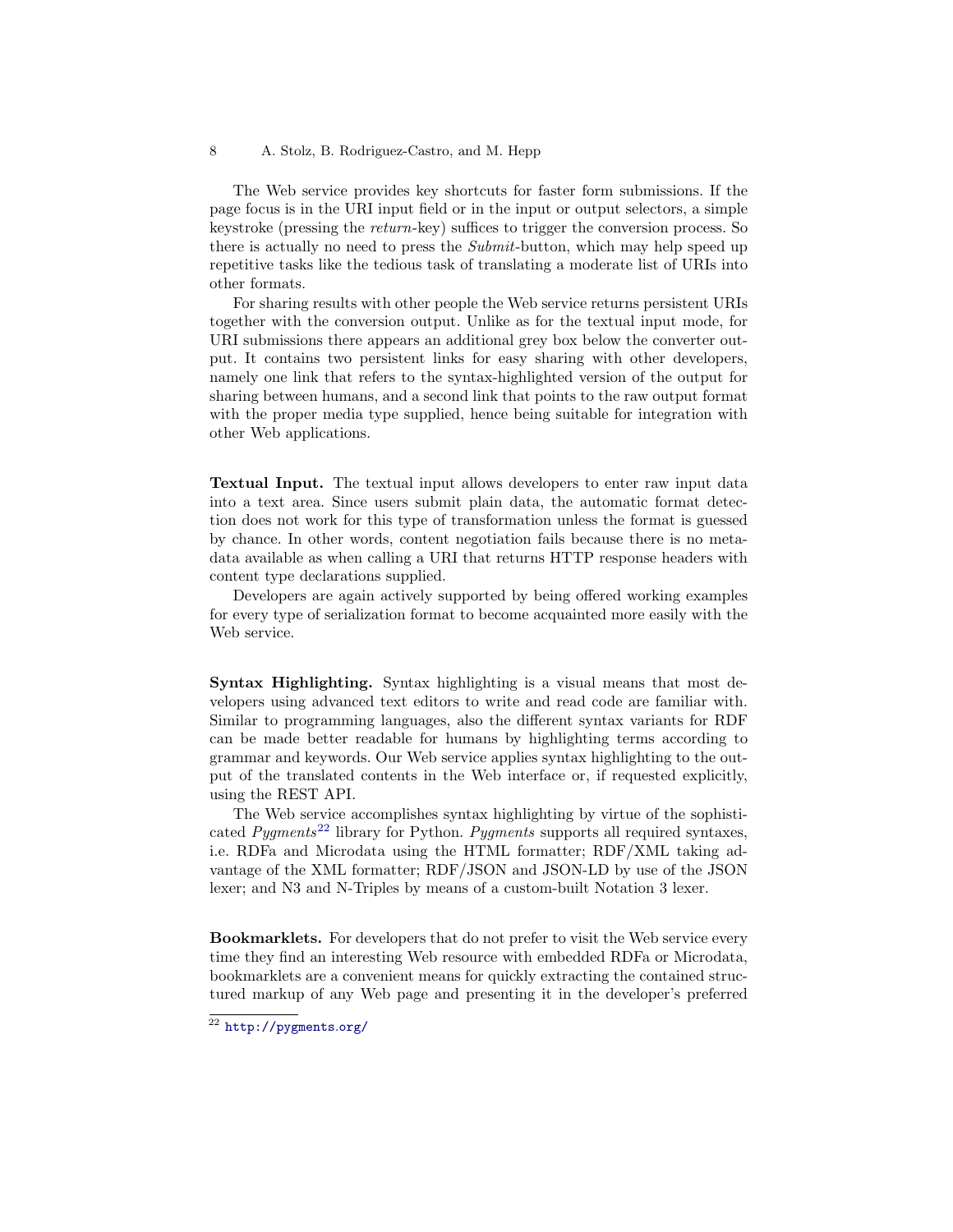syntax. Bookmarklets are JavaScript snippets suitable for being added to bookmark folders and toolbars of modern browsers. This way a simple click on the created bookmark is sufficient to translate the contents of the current Web resource into an arbitrary target RDF syntax. The bookmarklet code used to convert structured data in the form of RDFa to syntax-highlighted Notation 3 code looks as follows:

```
javascript : location . href ='http :// rdf - translator . appspot .com / convert / rdfa /n3/
     html /'+ encodeURIComponent ( location . href );
```
On the landing page of our Web service we are providing a comprehensive matrix table with all possible combinations of syntax conversions.

Other Features. In addition to the features presented so far, the Web user interface can further assist human users in various aspects. This includes:

- copy-to-clipboard functionality that saves the effort for selecting and copying the output text to the system clipboard (see Fig. [2\)](#page-7-0),
- feedback link (not visible in Fig. [2\)](#page-7-0) for contacting the developers, and
- verbose error messages that can provide helpful explanations about failed translations.

#### 3.3 REST API

As mentioned previously, our Web service is based on the REST architecture that was first introduced by R. T. Fielding in his PhD thesis in 2000 [\[4\]](#page-15-7). The core aspects of REST are the client-server architecture, statelessness of client and server across multiple requests, uniform identifiers for addressing resources with specific representations, and self-descriptive messages. This way REST scales very well, making it a best practice for Web services design and at the same moment a recommended architectural style for the World Wide Web. As such a RESTful Web service not only permits to be used through a Web front end, but also by other client applications that make use of the Hypertext Transfer Protocol (HTTP) [\[3\]](#page-15-8) and related features like content negotiation, e.g. by command-line tools like  $curl^{23}$  $curl^{23}$  $curl^{23}$  or even browser plugins (and bookmarklets).

We address the requirements of the REST architecture by providing cool URIs, HTTP GET and HTTP POST methods, and HTTP content negotiation where requested media types define how to represent a resource.

Cool URIs. In 1998, Tim Berners-Lee published an article [\[1\]](#page-15-9) where he postulated the use of cool URIs on the Web. The idea is to leave out details in the URI string that are subject to likely change in the future, e.g. status information about the document (e.g. draft, final), underlying software mechanisms (e.g.  $.php, cgi-bin)$ , or even metadata (e.g. author information, or storage details like

<span id="page-9-0"></span> $\overline{^{23}$  [http://curl](http://curl.haxx.se/).haxx.se/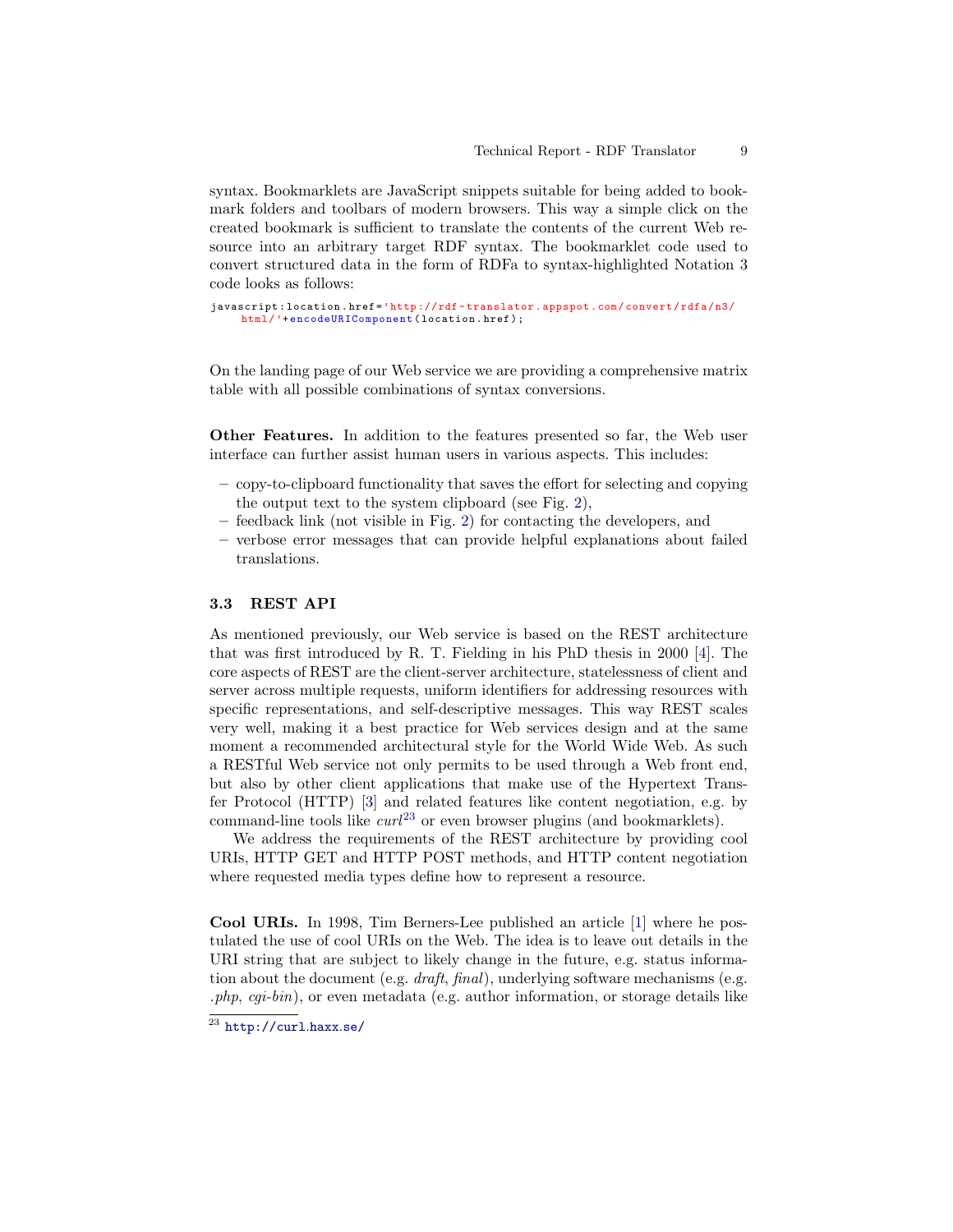#### 10 A. Stolz, B. Rodriguez-Castro, and M. Hepp

disk names). Otherwise it involves additional maintenance effort (e.g. setting up appropriate redirects), always at the risk of loosing users or breaking up with applications that are taking advantage of the resource. A well-planned and accurately organized URI design could help mitigate these problems. URIs qualify as cool URIs as soon as they are simple, stable and manageable [\[11\]](#page-15-10).

For our REST API we decided to encode variables in the hierarchical part of the URI scheme, and thus not to attach query string parameters to the converter script. The respective URI for the conversion to a raw target format then looks as given by the following URI pattern:

http :// rdf - translator . appspot . com / convert /< source >/ < target >/ < uri >

The placeholder source within angle brackets denotes the input format, target the output format, and uri the input URI, respectively. The values eligible for the source format are rdfa, microdata, xml, n3, nt, rdf-json, and json-ld. For the specification of the target format the service understands two additional values, namely *pretty-xml* for concise  $RDF/XML$ , and *rdf-json-pretty* for concise RDF/JSON, respectively. For the input option, there is the possibility to let the service automatically detect the media type of the input resource. This is achieved by supplying the value detect.

For the human-readable version, i.e. the syntax-highlighted output obtained using proper HTML and CSS formatting, the pattern is slightly different (note the additional substring /html in the URI pattern):

http :// rdf - translator . appspot . com / convert /< source >/ < target >/ html /< uri >

The same URI pattern applies to conversions that send the data in the message body of the request, i.e. HTTP POST methods. Instead of providing an input URI, the string content is to be supplied along with a key-value pair content= $\alpha$ ata> in the message body, where *data* is the URL-encoded input data to be translated.

Content Negotiation. The REST API internally implements HTTP content negotiation ([\[3\]](#page-15-8), Section 12) and thereby is able to request document representations according to their media types and to return syntax conversions with proper content types.

Given that Web servers hosting the input URI support content negotiation, the API can take advantage of HTTP Accept headers ([\[3\]](#page-15-8), Section 14.1), a method to express the preferred content type in order to request a specific document representation. Similarly, our API returns the corresponding media types together with the RDF serializations that were specified by the URI pattern when invoking the service API. Table [1](#page-11-0) gives a mapping of the media types that apply to the respective serialization formats requested by using the output field supplied with the URI. For the syntax-highlighted ("pygmentized") output aimed at being viewed in the Web browser, the returned media type gives constantly text/html, no matter what the target format in the URI was set to.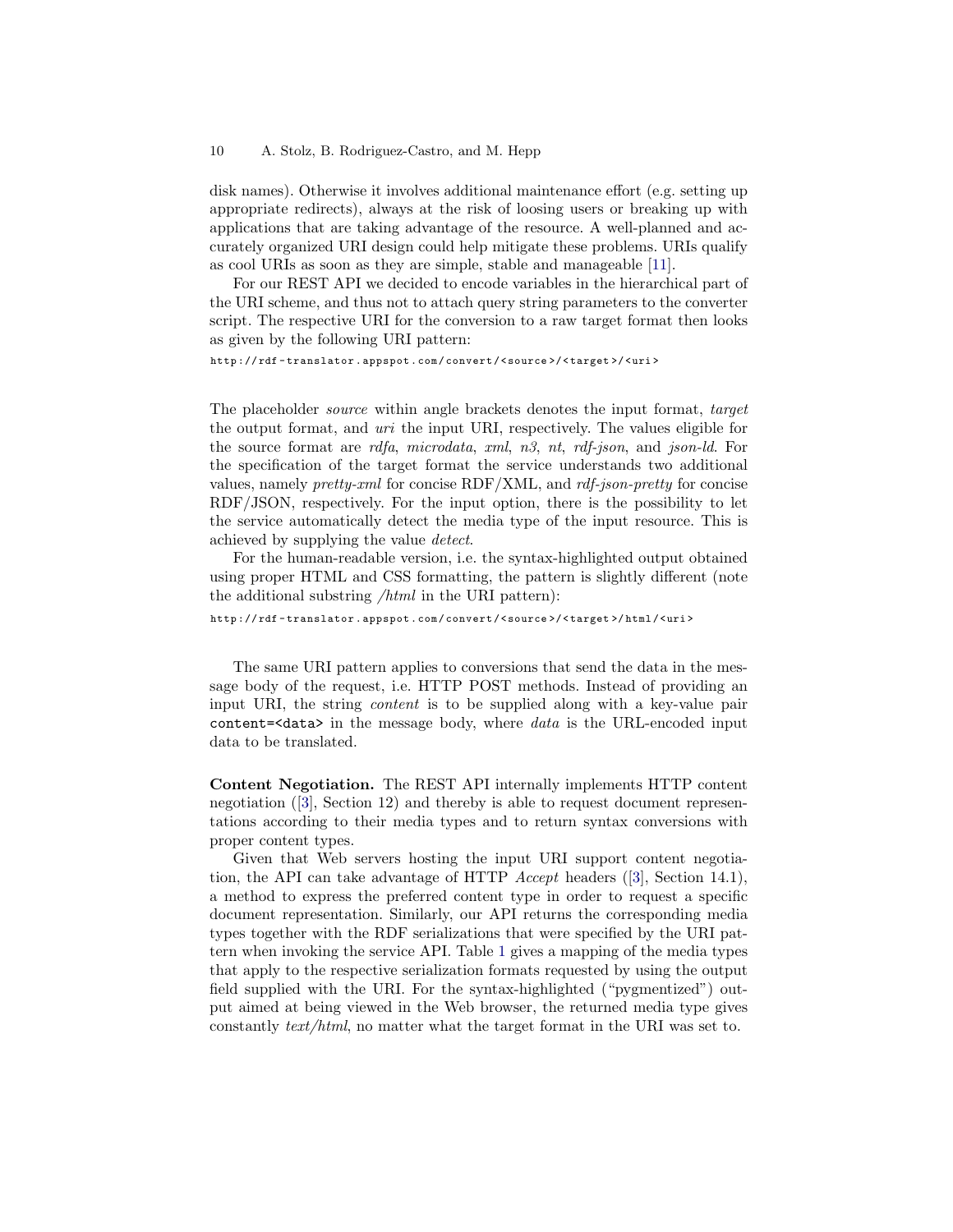| Document format                                         | Output value in URI Content type |                         |
|---------------------------------------------------------|----------------------------------|-------------------------|
| $HTML$ (pygmentized)                                    | $\alpha$ exception: <i>/html</i> | text/html               |
| RDFa                                                    | rdfa                             | text/html               |
| Microdata                                               | microdata                        | text/html               |
| RDF/XML and concise RDF/XML                             | xml, pretty-xml                  | $ $ application/rdf+xml |
| Notation 3                                              | n3                               | $ \text{text/n3} $      |
| N-Triples                                               | nt                               | text/plain              |
| RDF/JSON and concise RDF/JSON rdf-json, rdf-json-pretty |                                  | application/json        |
| <b>JSON-LD</b>                                          | ison-ld                          | application/json        |

<span id="page-11-0"></span>Table 1. Content types returned for serialization formats

GET Request. We demonstrate the use of HTTP GET requests by giving a concrete example using the command-line tool curl and translating the RD-F/XML representation of the FOAF vocabulary specification to Notation 3:

```
curl " http :// rdf - translator . appspot . com / convert / xml / n3 / http :// xmlns . com / foaf /
      spec / index . rdf "
```
Internally, the Web service invokes the input URI requesting RDF/XML and converts the retrieved contents into the target format, namely Notation 3. By default, curl uses the HTTP GET method to retrieve content from URIs.

POST Request. In addition to HTTP GET requests, the converter permits to perform HTTP POST requests with the data attached in the message body of the request.

In order to translate raw data using the command line, it is just sufficient to invoke the following *curl* command, supplying the option  $-data-urlencode$  that denotes a HTTP POST request:

```
curl --data-urlencode content="@prefix : <http://example.org/#> . :a :b :c ."
      http :// rdf - translator . appspot . com / convert / n3 / nt / content
```
The response body of the execution of the last command results in the following output in N-Triples format:

< http :// example . org /#a > < http :// example . org /# b > < http :// example . org /#c > .

Alternatively, we could have achieved the same by using a local file containing the equivalent Notation 3 snippet as in the curl command before. The following command translates the contents of a local file to N-Triples and saves the results as a new file:

curl -- data - urlencode content@example . n3 http :// rdf - translator . appspot . com / convert / n3 / nt / content > example . nt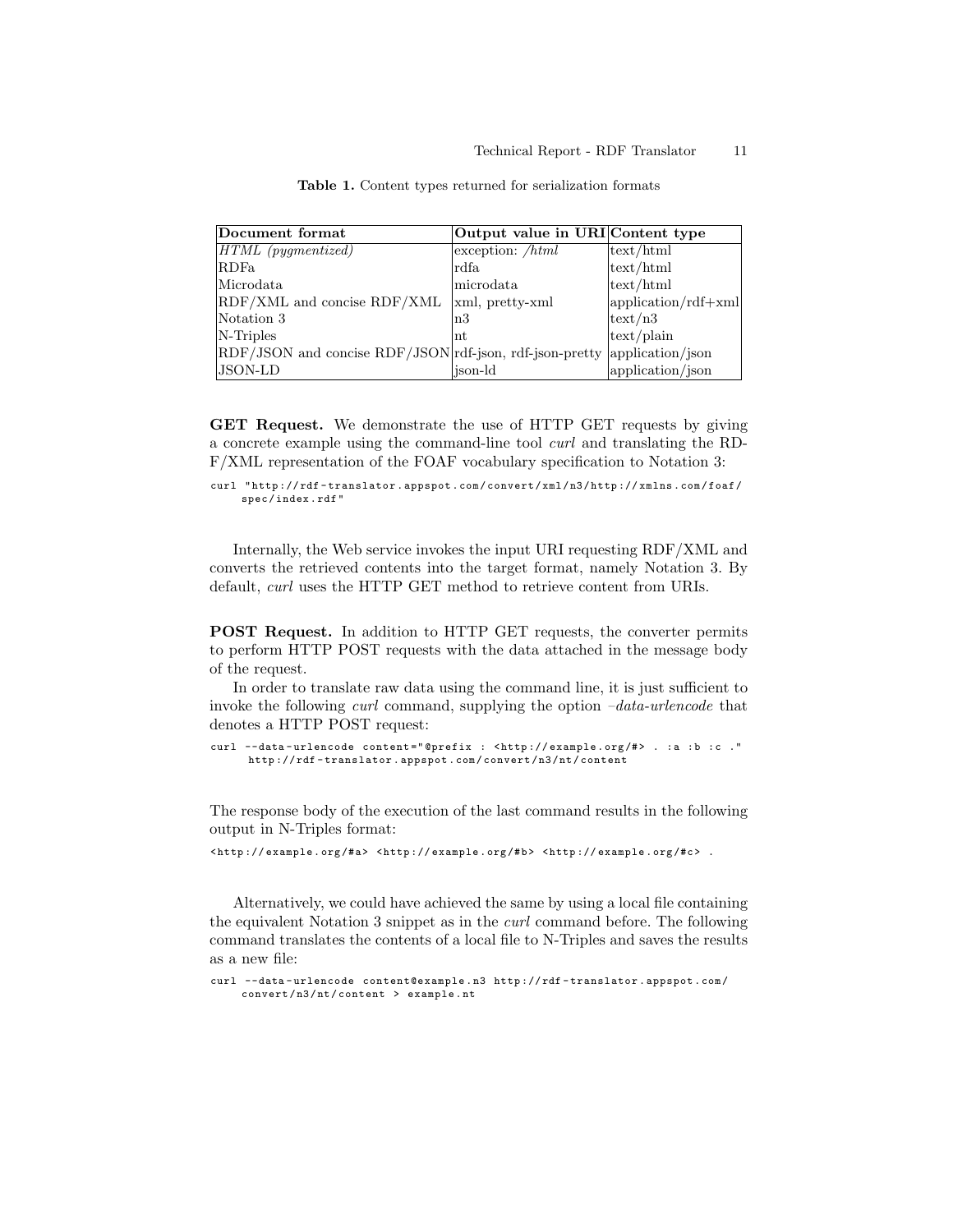#### 12 A. Stolz, B. Rodriguez-Castro, and M. Hepp

#### 3.4 Cross-Origin Resource Sharing Support

Nowadays, many applications built for the Web provide user interaction without having to leave the page for every single action the user performs. This Web page dynamics is enabled by JavaScript and its XMLHTTPRequest object to retrieve data at a given URL, and supported by almost every modern Web browser. However, in Web browsers there are security constraints in place (the "same origin policy"[24](#page-12-1)) that prevent JavaScript applications from loading content from external resources that are not under the control of the Web site.

Cross-origin resource sharing [\[7\]](#page-15-11) tackles the problem of the same origin policy by adding a HTTP response header to allow open access across domain boundaries. The header field looks as follows and is included in the response header of every response message returned by our REST API:

Access - Control - Allow - Origin : \*

#### 3.5 Vocabulary Detection

RDFLib, the RDF library that our service relies on, already defines a considerable number of namespace prefixes of popular vocabularies. They are used to add generally accepted namespace prefix declarations to syntaxes like Notation 3. Unfortunately, prefix declarations of specific or newly created vocabularies are not found in this seed list. To provide meaningful prefixes for unknown vocabularies, though, our service integrates the prefix. $cc^{25}$  $cc^{25}$  $cc^{25}$  lookup service as a fallback solution, whereby it applies the reverse lookup feature of the service in order to obtain the appropriate namespace prefix. In particular, the service first checks if a vocabulary is already in the list of vocabularies known to RDFLib. If this is not the case, it claims the prefix of the vocabulary URI from prefix.cc. The nice side effect of this solution is that someone creating a new ontology can register the vocabulary prefix at prefix.cc and afterwards will immediately be returned the correct prefix name in the RDF Translator.

# <span id="page-12-0"></span>4 Use Cases

The typical Semantic Web development process involves many requirements that are insufficiently addressed by many of the tools presented in Section [2.](#page-3-0) Such requirements range from technical solutions to active user support during the development and testing of Semantic Web artifacts. The technical aspect involves providing an otherwise unsupported document format in the syntax preferred by a consuming application. Similarly, in collaborative tasks it often proves useful to be able to share human-readable representations of data with others, such as exchanging Notation 3 code instead of a Web document with RDFa in HTML.

<span id="page-12-1"></span><sup>24</sup> http://www.w3.[org/Security/wiki/Same](http://www.w3.org/Security/wiki/Same_Origin_Policy) Origin Policy

<span id="page-12-2"></span><sup>25</sup> [http://www](http://www.prefix.cc/).prefix.cc/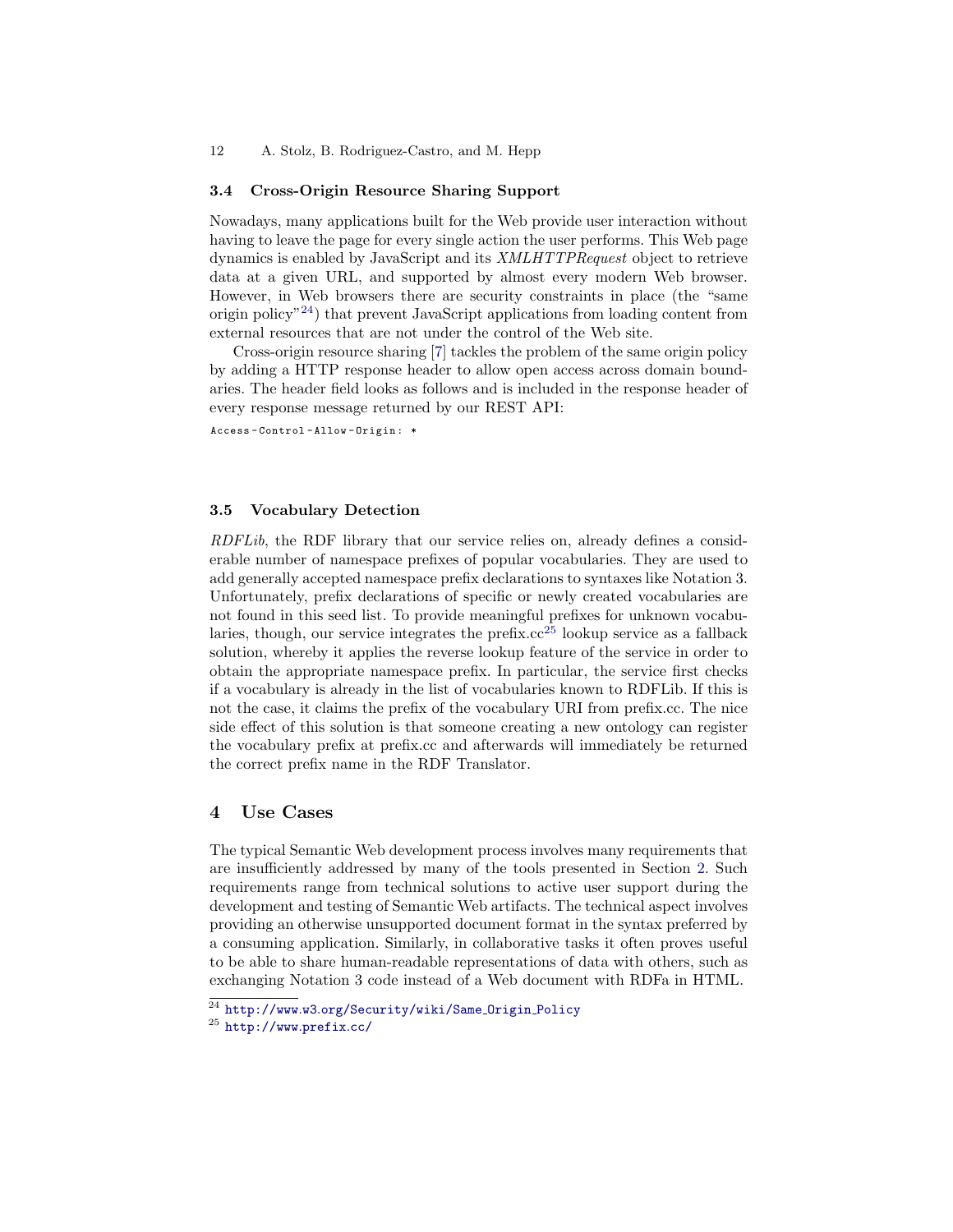Based on this intuition, we defined two requirements that we successfully applied in real use cases and that we think many of the other existing Web services for RDF syntax conversions are not able to address well.

Requirement 1 (REST API) Add the ability to serve arbitrary RDF output formats (N3, RDF/XML, N-Triples, etc.) for an ontology document based on a specific RDF input format (e.g. N3).

Ontologists create their Web ontologies either by using one of the existing ontology editors or, if the ontologies are rather small, by hand-crafting them using Notation 3. Afterwards they locally convert the documents to other popular document formats and publish them altogether on the Web. This is at the cost of having to repeat this task on every update of the ontology. It would be more convenient to be able to publish the document in the preferred syntax on the Web and then to configure the Web server (e.g. Apache) to serve the ontology in different formats, taking advantage of RDF Translator.

The Exchange Rate Ontology<sup>[26](#page-13-0)</sup> is configured exactly this way. An example to get the ontology description in N-Triples syntax taken from the Apache .htaccess configuration file looks as follows:

```
RewriteCond %{HTTP_ACCEPT} text/plain
RewriteRule ^ns$ http://rdf-translator.appspot.com/convert/n3/nt/http://www.
    stalsoft.com/ontologies/xro/ns.n3 [P,L]
RewriteRule \. nt$ http :// rdf - translator . appspot . com / convert / n3 / nt / http :// www .
     stalsoft.com/ontologies/xro/ns.n3 [P,L]
```
This way the ontology would return N-Triples either if the client requests text/plain (first rewrite rule in the previous code snippet) or by using the file extension .nt (second rewrite rule).

Requirement 2 (Syntax highlighting) Translate a RDF/XML ontology document to syntax-highlighted Notation 3 for viewing in the Web browser.

RDF Translator supports raw output delivered with the respective media types and HTML-rendered output with syntax highlighting. The latter is achieved by including /html in the hierarchical part of the URI in front of the specification of the input URI or, for POST requests, right before the content value in the URI string. Let us assume that we would like to show the contents of the Exchange Rate Ontology in human-readable Notation 3 with syntax highlighting enabled (Fig. [3\)](#page-14-1). The corresponding URI is:

http :// rdf - translator . appspot . com / convert / xml / n3 / html / http :// purl . org / xro / ns

There are three important technical details in this example that need further explanation: First, RDF Translator follows HTTP redirect links, because the

<span id="page-13-0"></span> $\overline{^{26}}$  [http://purl](http://purl.org/xro/).org/xro/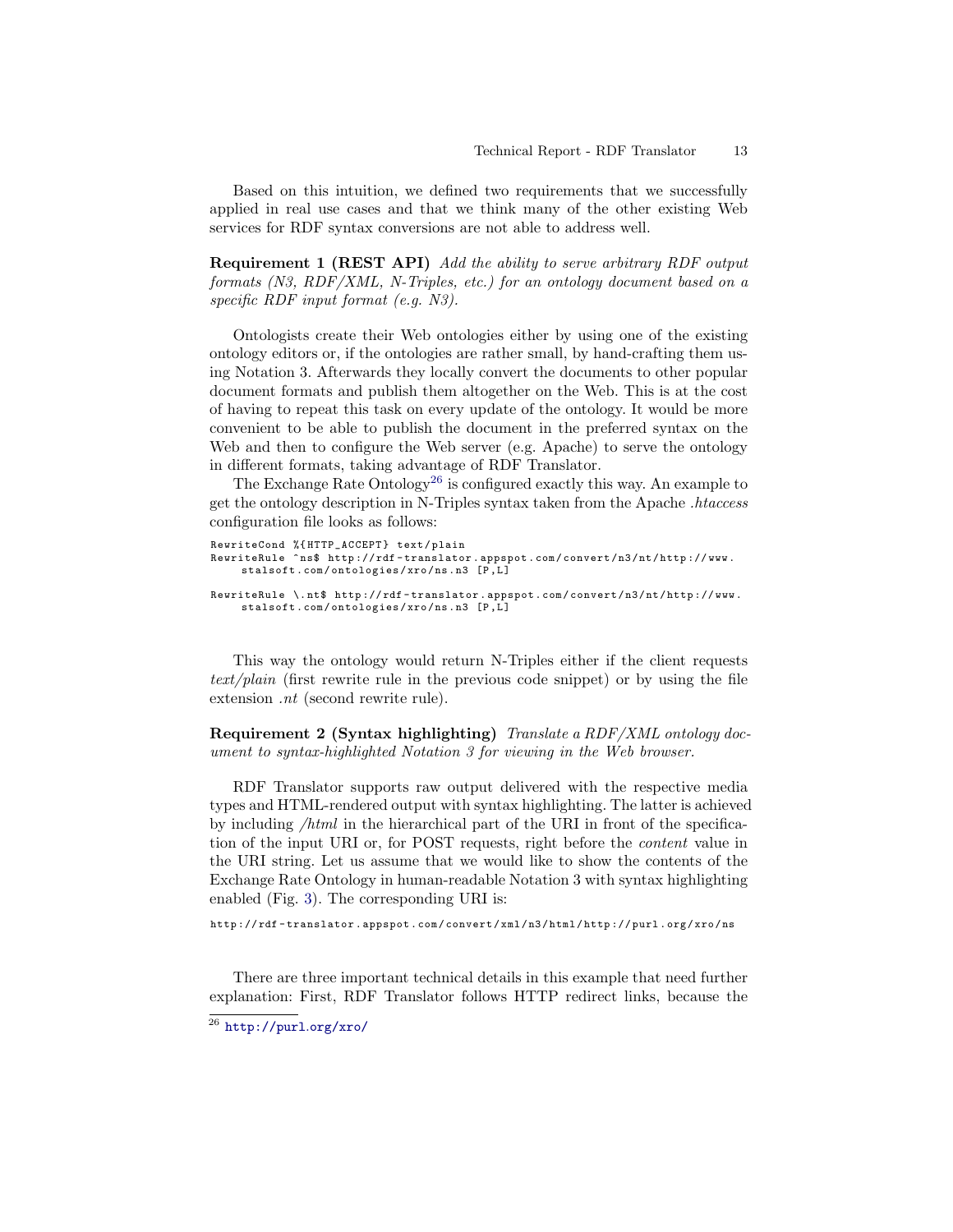

<span id="page-14-1"></span>Fig. 3. Syntax-highlighted N3 snippet in Web browser

short URI http://purl.org/xro/ns links to the actual location of the deployment at http://www.stalsoft.com/ontologies/xro/ns. Second, it requests the RDF/XML representation of the document using HTTP content negotiation. And finally, it translates the contents to Notation 3 and, using Pygments, wraps them into syntax-highlighted HTML code for viewing in the Web browser.

The bookmarklet feature presented in Section [3](#page-5-0) is taking advantage of this functionality, i.e. there is one among the 72 bookmarklets that is able to show markup encoded as RDF/XML in syntax-highlighted Notation 3. Furthermore, this functionality has also been integrated into a browser extension for Google Chrome, the Grome extension<sup>[27](#page-14-2)</sup> that detects GoodRelations markup, either as RDFa or Microdata, in Web pages and allows to quickly show the embedded metadata in the preferred syntax.

# <span id="page-14-0"></span>5 Conclusions

In this paper we presented RDF Translator, a RESTful Web service that comes with a developer-friendly user interface and a REST API. The Web service is intended as a comprehensive solution for translating between the most popular serialization formats currently available on the Semantic Web. Our proposal does not only focus on the technical aspects of supporting the development of Semantic Web applications with syntax transformation capability, but also on collaborative aspects of the development process. What makes our solution unique among the Web services presented in Section [2](#page-3-0) is the combination of features like the bidirectional conversion capability of a number of popular RDF data formats, the possibility of syntax highlighting for all of the supported serialization formats, link sharing functionality for better collaboration, a clean and

<span id="page-14-2"></span> $\overline{27}$  [http://www](http://www.stalsoft.com/grome).stalsoft.com/grome